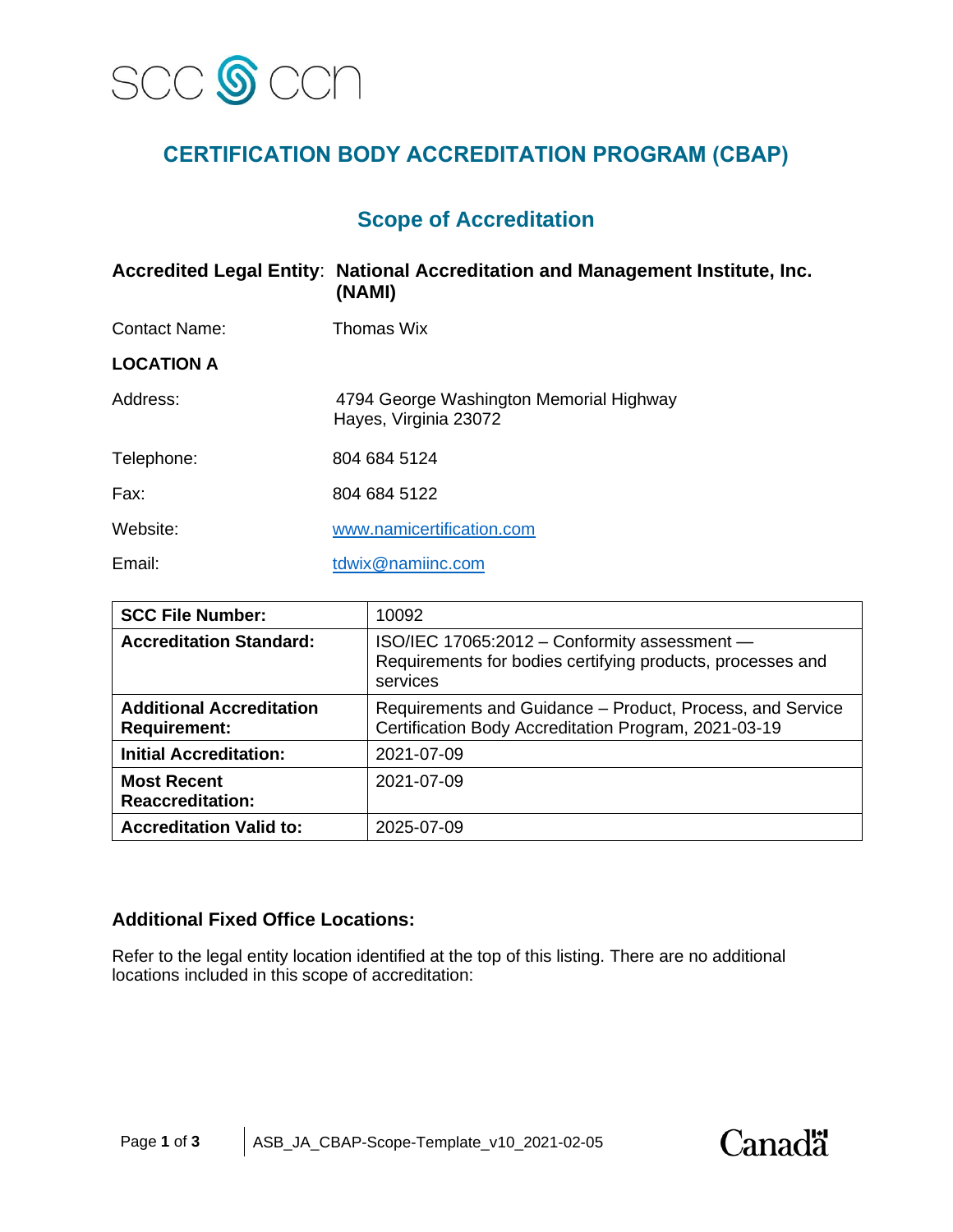

## **Certification Mark:**



#### **Product Certification Scheme:**

ISO/IEC 17067, Conformity assessment - Fundamentals of product certification and guidelines for product certification schemes, *scheme type 3* most closely resembles the product certification scheme operated by this organization. The surveillance part of this scheme involves periodically taking samples of the product from the point of production and subjecting them to determination activities to check that items produced subsequent to the initial attestation fulfil the specified requirements. The surveillance includes periodic assessment of the production process. This scheme does not provide any indication of the impact the distribution channel plays on conformity. When serious nonconformities are found, the opportunity may exist to resolve them before widespread market distribution occurs.

#### **Scope of Accreditation:**

The scope of accreditation for the above-mentioned legal entity limits the use of the certification mark shown, to products that meet standards classified by the following international classification coding:

| ICS No.   | <b>Title</b>                                       | <b>Purpose</b>                                                     |
|-----------|----------------------------------------------------|--------------------------------------------------------------------|
| 13.220.50 | Fire-Resistance of Building Materials and Elements | Fire Resistance of<br>Doors and Windows                            |
| 81.040.20 | Glass in Buildings                                 | <b>Insulating Glass</b><br>Durability/Safety<br>Glazing            |
| 91.060.50 | Doors and Windows                                  | <b>Structural Performance</b><br>of Fenestration products          |
| 91.100.60 | Thermal and Sound Insulating Materials             | Sound Insulating<br>Performance of<br><b>Fenestration Products</b> |

Canadä<sup>r</sup>